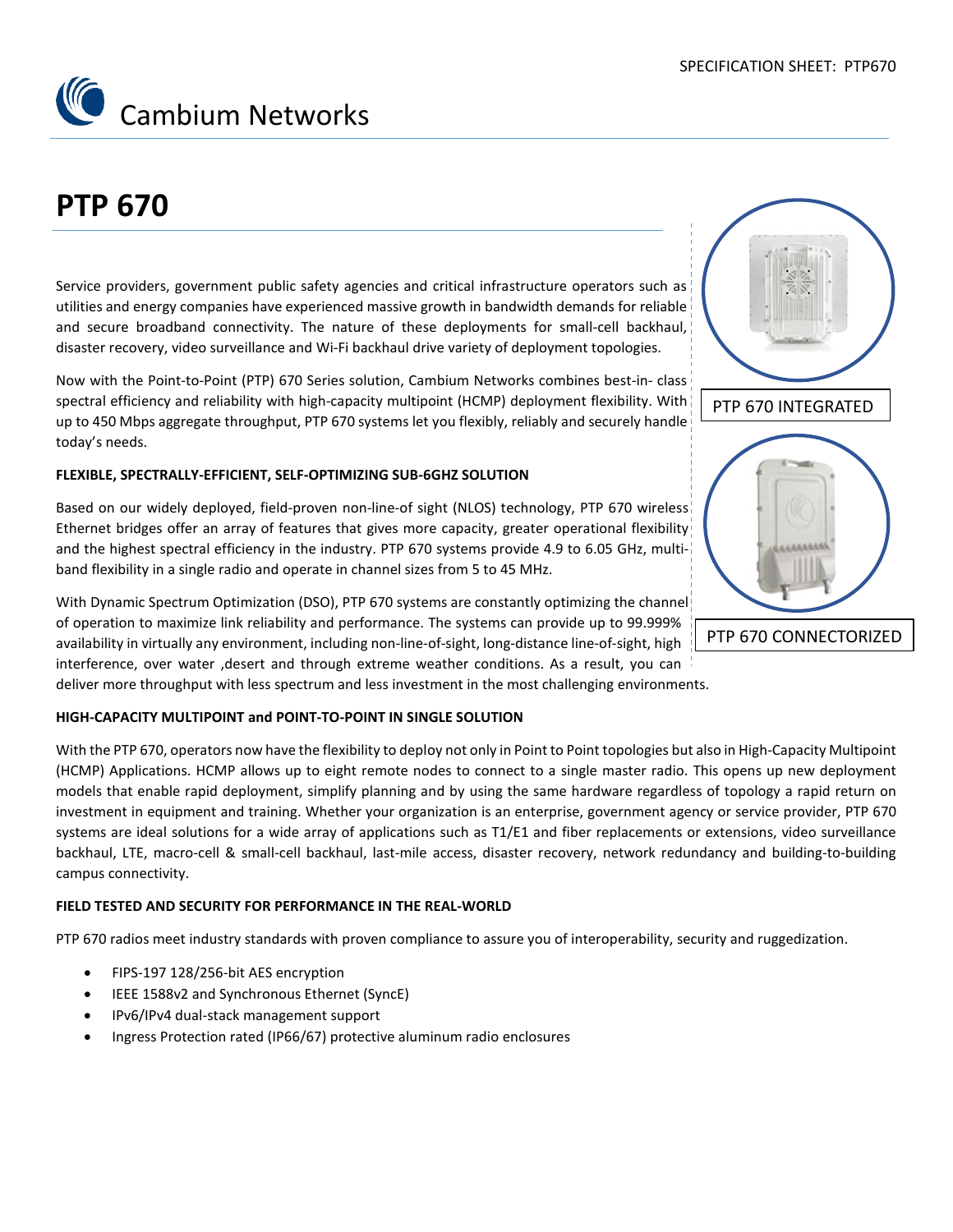| <b>RADIO TECHNOLOGY</b>                       |                                                                                                                                               |
|-----------------------------------------------|-----------------------------------------------------------------------------------------------------------------------------------------------|
| <b>MODEL</b>                                  | <b>PTP 670</b>                                                                                                                                |
| <b>RF BANDS</b>                               | Wide-band operation 4.9 to 6.05 GHz (Allowable frequencies and bands are dictated by<br>individual country regulations)                       |
| <b>CHANNEL SIZES</b>                          | 5, 10, 15, 20, 30, 40, and 45 MHz channels<br>Channel sizes depend on individual country regulations                                          |
| SPECTRAL EFFICIENCY                           | 10 bps/Hz maximum                                                                                                                             |
| <b>CHANNEL SELECTION</b>                      | By Dynamic Spectrum Optimization or manual intervention                                                                                       |
|                                               | Automatic selection on start-up and continual self-optimization to avoid interference                                                         |
| <b>MAXIMUM TRANSMIT POWER</b>                 | Up to 27 dBm                                                                                                                                  |
| <b>SYSTEM GAIN</b>                            | Up to 164 dB with Integrated antenna                                                                                                          |
| <b>MODULATION / ERROR</b>                     | Fast Preemptive Adaptive Modulation featuring 13 modulation / FEC coding levels ranging                                                       |
| <b>CORRECTION</b>                             | from BPSK to 256 QAM dual payload MIMO                                                                                                        |
| <b>DUPLEX SCHEME</b>                          | Time Division Duplex (TDD)                                                                                                                    |
|                                               | Adaptive or fixed transmit/receive duty cycles                                                                                                |
|                                               | Split frequency operation allows separate transmit and receive frequencies where allowed by                                                   |
|                                               | regulation.                                                                                                                                   |
|                                               | Optional TDD synchronization using PTP-SYNC Module                                                                                            |
| <b>ANTENNA</b>                                | Integrated Flat panel: 23 dBi                                                                                                                 |
|                                               | Connectorized: operate with a selection of separately-purchased single and dual polarity                                                      |
|                                               | antennas through 2 x N-type female connectors                                                                                                 |
| <b>RANGE</b><br><b>SECURITY</b>               | Up to 155 miles (250 km)                                                                                                                      |
|                                               | FIPS-197 compliant 128/256-bit AES Encryption (optional) HTTPS and SNMPv3<br>Identity-based user accounts Configurable password rules         |
|                                               | User authentication and RADIUS support                                                                                                        |
|                                               | Event logging and management; optional logging via syslog                                                                                     |
|                                               |                                                                                                                                               |
|                                               |                                                                                                                                               |
|                                               | Disaster recovery and vulnerability management                                                                                                |
| <b>ETHERNET BRIDGING</b><br><b>PROTOCOL</b>   | <b>IEEE 802.3</b>                                                                                                                             |
| <b>LATENCY</b>                                | 1-3 milliseconds one direction                                                                                                                |
| QOS                                           | Extensive QOS supporting up to 8 Queues                                                                                                       |
| PACKET CLASSIFICATION                         |                                                                                                                                               |
|                                               | Layer 2 and Layer 3 IEEE 802.1p, MPLS, Ethernet priority                                                                                      |
| PACKET PERFORMANCE<br><b>TIMING TRANSPORT</b> | Line rate ( >850K packets per second)                                                                                                         |
|                                               | Synchronous Ethernet; IEEE 1588v2                                                                                                             |
| <b>FRAME SUPPORT</b>                          | PTP Mode: Jumbo frame up to 9600 bytes                                                                                                        |
|                                               | HCMP Mode: 2000 bytes per frame                                                                                                               |
| FLEXIBLE I/O                                  | 2 x Gigabit Ethernet copper ports:                                                                                                            |
|                                               | - Gigabit Port 1: Data + PoE power input<br>- Gigabit Port 2: 802.3at PoE output port                                                         |
|                                               | 1 x SFP port: single-mode fiber, multi-mode fiber or copper Gigabit Ethernet options available                                                |
| T1/E1 TDM SUPPORT                             | 8 x T1/E1 TDM (Network Indoor Unit (NIDU))                                                                                                    |
|                                               | G.823-compliant timing                                                                                                                        |
|                                               | DC power input (compatible with AC+DC Power Injector output)                                                                                  |
| <b>MANAGEMENT</b>                             |                                                                                                                                               |
| NETWORK MANAGEMENT                            | In-band and out-of-band management (OOBM)                                                                                                     |
| SYSTEM MANAGEMENT                             | IPv6/IPv4 dual-stack management support                                                                                                       |
|                                               | Web access via browser using HTTP or HTTPS/TLS3 SNMP v1, v2c and v3, MIB-II & proprietary                                                     |
|                                               | PTP MIB                                                                                                                                       |
|                                               | Online spectrum analyzer (no impact on payload traffic or network operation)<br>Built-in audio and graphical assistance for link optimization |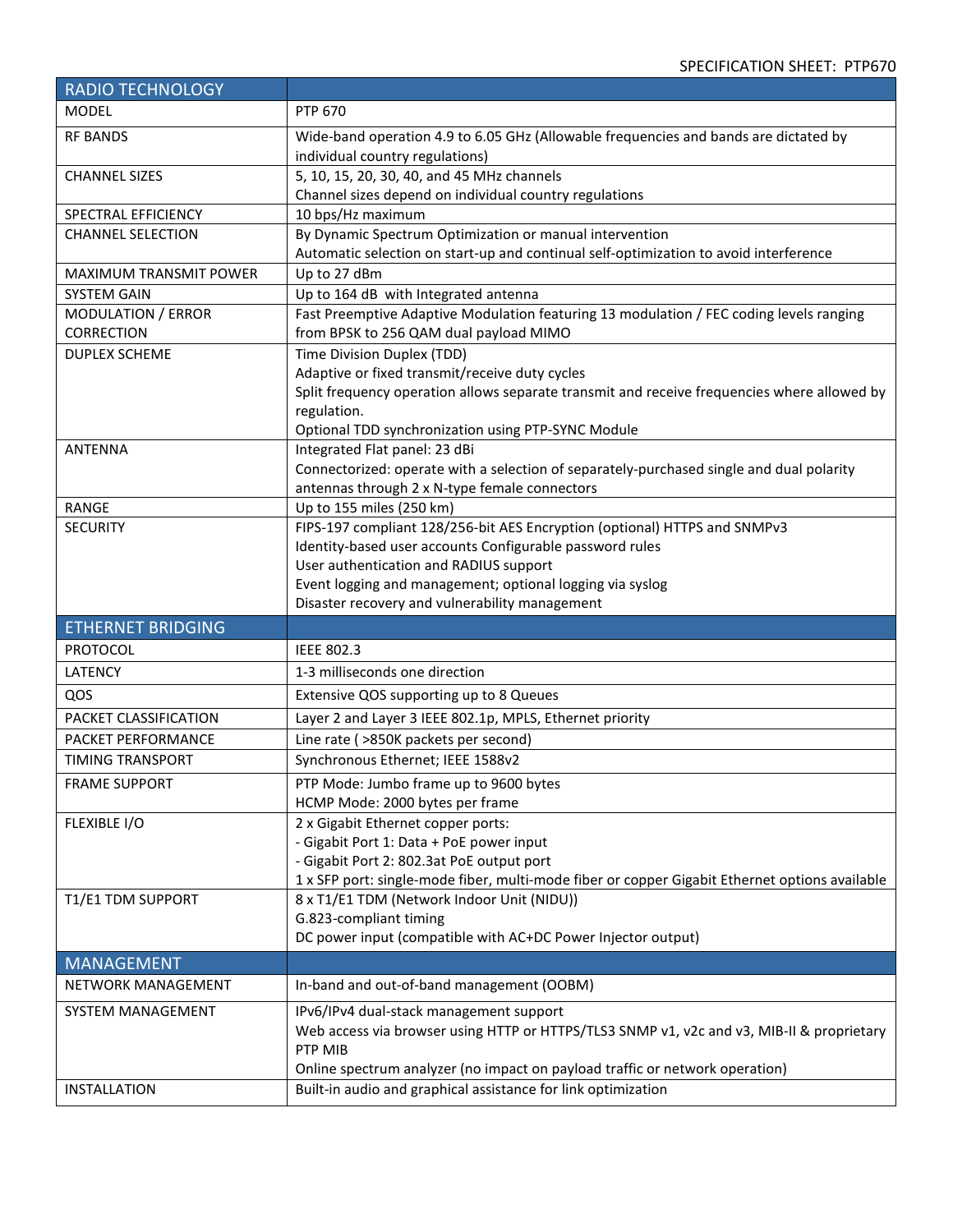## SPECIFICATION SHEET: PTP670

| HIGH CAPACITY MULTI POINT   |                                                                                                  |                |     |    |    |    |    |    |  |  |  |
|-----------------------------|--------------------------------------------------------------------------------------------------|----------------|-----|----|----|----|----|----|--|--|--|
| <b>REMOTE MODULES</b>       | Up to 8 Nodes                                                                                    |                |     |    |    |    |    |    |  |  |  |
| <b>MASTER</b>               |                                                                                                  |                |     |    |    |    |    |    |  |  |  |
| <b>CHANNEL BANDWIDTH</b>    | 20 MHz and 40 MHz                                                                                |                |     |    |    |    |    |    |  |  |  |
| <b>DATA CAPACITY PER</b>    | Number of Remote Module                                                                          |                |     |    |    |    |    |    |  |  |  |
| <b>REMOTE MODULE IN 1:1</b> | @ 40 MHz                                                                                         | $\overline{2}$ | 3   | 4  | 5  | 6  | 7  | 8  |  |  |  |
| <b>SYMMETRY</b>             | Mbps                                                                                             | 162            | 106 | 80 | 66 | 56 | 46 | 42 |  |  |  |
| SPECTRAL EFFICIENCY IN      | 8 bps/Hz Max                                                                                     |                |     |    |    |    |    |    |  |  |  |
| <b>HCMP</b>                 |                                                                                                  |                |     |    |    |    |    |    |  |  |  |
| LINE RATE PACKET PER        | 850K pps                                                                                         |                |     |    |    |    |    |    |  |  |  |
| <b>SECOND</b>               |                                                                                                  |                |     |    |    |    |    |    |  |  |  |
| LATENCY IN HCMP MODE        | 2 to 4 ms one way(typically)                                                                     |                |     |    |    |    |    |    |  |  |  |
| <b>PHYSICAL</b>             |                                                                                                  |                |     |    |    |    |    |    |  |  |  |
| <b>DIMENSIONS</b>           | Integrated Outdoor Unit (ODU):                                                                   |                |     |    |    |    |    |    |  |  |  |
|                             | Width 305mm (12"), Height 343mm (13.5"), Depth 81mm (3.2")                                       |                |     |    |    |    |    |    |  |  |  |
|                             | Connectorized ODU:                                                                               |                |     |    |    |    |    |    |  |  |  |
|                             | Width 204mm (8.0"), Height 318mm (12.5"), Depth 90mm (3.5")                                      |                |     |    |    |    |    |    |  |  |  |
| WEIGHT                      | Integrated ODU: 4.1 kg (8.95 lbs) including bracket                                              |                |     |    |    |    |    |    |  |  |  |
|                             | Connectorized ODU: 3.1 kg (6.8 lbs) including bracket                                            |                |     |    |    |    |    |    |  |  |  |
| <b>OPERATING</b>            | $-40^{\circ}$ to $+140^{\circ}$ F ( $-40^{\circ}$ to $+60^{\circ}$ C), including solar radiation |                |     |    |    |    |    |    |  |  |  |
| <b>TEMPERATURE</b>          |                                                                                                  |                |     |    |    |    |    |    |  |  |  |
| <b>DUST-WATER</b>           | IP66 and IP67                                                                                    |                |     |    |    |    |    |    |  |  |  |
| <b>INTRUSION PROTECTION</b> |                                                                                                  |                |     |    |    |    |    |    |  |  |  |
| WIND SPEED SURVIVAL         | 200 mph (322 kph)                                                                                |                |     |    |    |    |    |    |  |  |  |
| POWER SUPPLY                | 1. AC power injector: 32° to 104° F (0° to +40° C); 35 W; 90-240 VAC, 50/60Hz                    |                |     |    |    |    |    |    |  |  |  |
|                             | Dimensions: Width 5.2"(132mm), Height 1.4"(36mm), Depth 2"(51mm)                                 |                |     |    |    |    |    |    |  |  |  |
|                             | 2. AC + DC power injector: -40° to 140° F (-40° to +60° C); 70 W; 90-240 VAC, 50/60 Hz           |                |     |    |    |    |    |    |  |  |  |
|                             | Dimensions: Width 9.75" (250 mm), Height 1.5" (40 mm), Depth 3" (80 mm)                          |                |     |    |    |    |    |    |  |  |  |
| POWER CONSUMPTION           | 30 W maximum (up to 70 W with 802.3at device on auxiliary port)                                  |                |     |    |    |    |    |    |  |  |  |
| <b>ENVIRONMENTAL &amp;</b>  |                                                                                                  |                |     |    |    |    |    |    |  |  |  |
| <b>REGULATORY</b>           |                                                                                                  |                |     |    |    |    |    |    |  |  |  |
| PROTECTION AND              | UL60950-1; IEC60950-1; EN60950-1; CSA-C22.2 NO. 60950-1; CB approval for Global                  |                |     |    |    |    |    |    |  |  |  |
| SAFTEY                      |                                                                                                  |                |     |    |    |    |    |    |  |  |  |
| <b>RADIO</b>                | 4.9 GHz: FCC Part 90Y, RSS-111                                                                   |                |     |    |    |    |    |    |  |  |  |
|                             | 5.x GHz: FCC Part 15, sub-parts 15C and 15E; RSS 210 Issue 8;                                    |                |     |    |    |    |    |    |  |  |  |
|                             | EN 302 502; EN 301 893 Eire ComReg 02/71R1, UK Approval to IR2007                                |                |     |    |    |    |    |    |  |  |  |
| <b>EMC</b>                  | Europe - EN 301 489-1 and -4                                                                     |                |     |    |    |    |    |    |  |  |  |